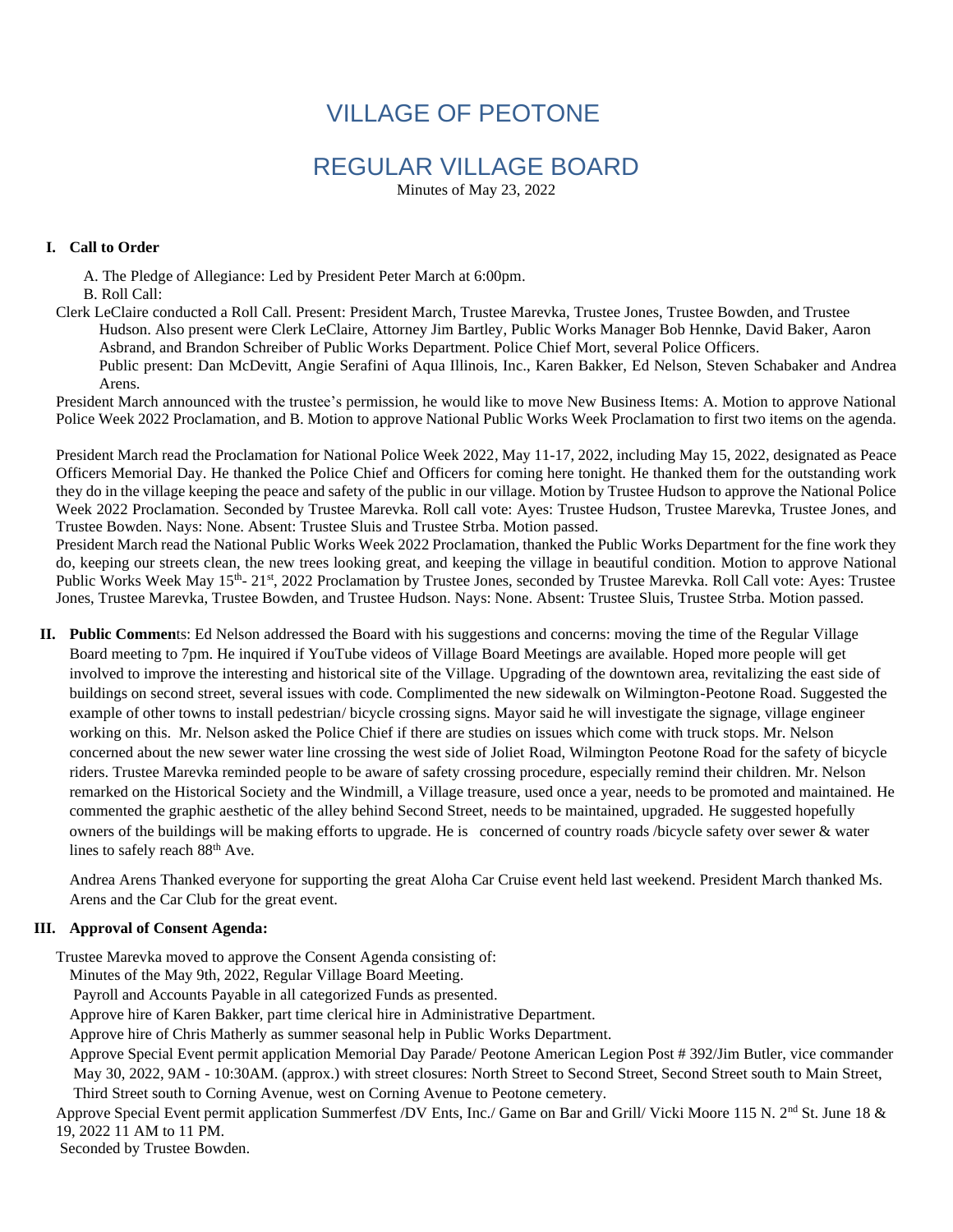Roll Call Vote: Ayes: Trustee Marevka, Trustee Bowden, Trustee Hudson, and Trustee Jones. Nays: None.

Absent: Trustee Sluis, Trustee Strba.

#### Motion passed.

### **Staff/Committee Reports**:

### **Aqua**

.

**Administrator Report**: President March announced Administer on vacation this week, she included Administrator report in the Trustee Packet.

**Engineer**: President March spoke on behalf of Engineer Troy Golem, Railroad Street bidding to begin June 7<sup>th</sup>, we will include this in our next meeting June 13<sup>th</sup>. If approved at that meeting may get begin project. MFT Agenda. Wilmington Road sidewalk construction ongoing. Ahlborn Storm Project: delayed with the pole needing to be braced. Working with ComEd to resolve. Robinson engineering designing on Garfield, for Penny Lane and Mill St. Submitted to IDOT. **Police Chief**: Senior coffee meeting tomorrow 9 am.

Public Works: Two weeks out for bracing of pole by ComEd. Summer hire has started. MFT Resurfacing project, under review. Mayor states getting more planters flowers for downtown area, Corning Avenue. Trustee Marevka mentioned rubbish receptacles for Corning Avenue/ West Street intersection. Hometown Heroes banners going up now. Mr. Hennke remarked flower baskets look amazing.

### **Treasurer**: No report.

**IV. Mayor's Comments**: 5/23/22**:** I want to thank everybody who came out with tree planting, Trustee Jones, who planned, Morton Arboretum, Public Works department, staff, and volunteers will came help to plant 50 trees May 11<sup>th</sup>. Trees provided by Morton Arboretum**;** their staff came to help were great to work with. It was a hot day but got all planted by noon. Wonderful to work with the Morton Arboretum people, thanks to all. There has been some confusion, at first, we heard there would be no parade; there will be a Memorial Day Parade on Memorial Day, May 30<sup>th</sup>, to the Cemetery, kick off at 9 AM at Peotone American Legion a Ceremony at Peotone cemetery, and a Fish fry following the ceremony at the Legion.

### **V. Old Business: None**

## **VI. New Business:**

- **A.** Dan McDevitt, introduced by President March, who gave a power Point presentation on the Police executive search and selection proposal for Police Chief by P4 Security Solutions. Mr. McDevitt explained the selection process in detail. It will be a 3-person team. Trustee Bowden asked question regarding residency, number of candidates. Mr. McDevitt explained the process gave examples of neighboring towns and their searches. Offered his thoughts, and encouragement. Stated the entire search process takes approximately 3 months.
- **B.** Motion to approve Ordinance 22-10, by Trustee Marevka, an Ordinance approving a request for a Fence Variation at 824 W. Corning Avenue. Following a presentation by petitioner Steven Schabaker, questions by the President and Trustees regarding the materials and description of the fence location answered by Mr. Schabaker.

Seconded by Trustee Bowden.

Roll Call Vote: Ayes: Trustee Marevka, Trustee Bowden, Trustee Jones, and Trustee Hudson.

Nays: None. Absent: Trustee Sluis, Trustee Strba.

Motion passed.

**C.** Motion by Trustee Hudson to close Regular Session for 1. Discussion of Minutes lawfully closed meetings or semi-Annual review of the minutes (c)(21)

Second by Trustee Marevka.

Roll Call Vote; Aye; Trustee Hudson, Trustee Marevka, Trustee Jones, and Trustee Bowden.

Nays: None. Absent: Trustee Sluis, Trustee Strba. Motion passed at 6:57pm.

 President March announced: There would be no action after this executive Session other than announce release of Executive session minutes.

- **D.** Trustee Marevka motioned to reopen Regular Session. Seconded by Trustee Hudson. Roll Call Vote: Ayes: Trustee Marevka, Trustee Hudson, Trustee Jones, and Trustee Bowden. Nays: None. Absent: Trustee Sluis, Trustee Strba. Motion passed at 7:33 pm.
- **E.** President March announced release of Executive Session minutes of:  $4/25/22$  #1& #2,  $4/11/22$  #1,  $3/28/22$  #1& #3,  $2/28/22$  #1, 12/13/21#1&#2, 11/8/21#1, 9/13/21#1, 8/09/21#1, 5/10/21#2,4/12/21#3 3/22/21#2, 1/25/21#1, 5/26/20#1, 3/11/19/#1, 4/11/11#1, 2/13/17#2, 2/27/17#2, 3/7/17#2

Motion to approve release of Executive Session minutes announced by President March by Trustee Marevka, second by Trustee Bowden.

Roll Call Vote: Ayes: Trustee Marevka, Trustee Bowden, Trustee Jones, Trustee Hudson. Nays: None

Absent: Trustee Sluis, Trustee Strba.

Motion passed.